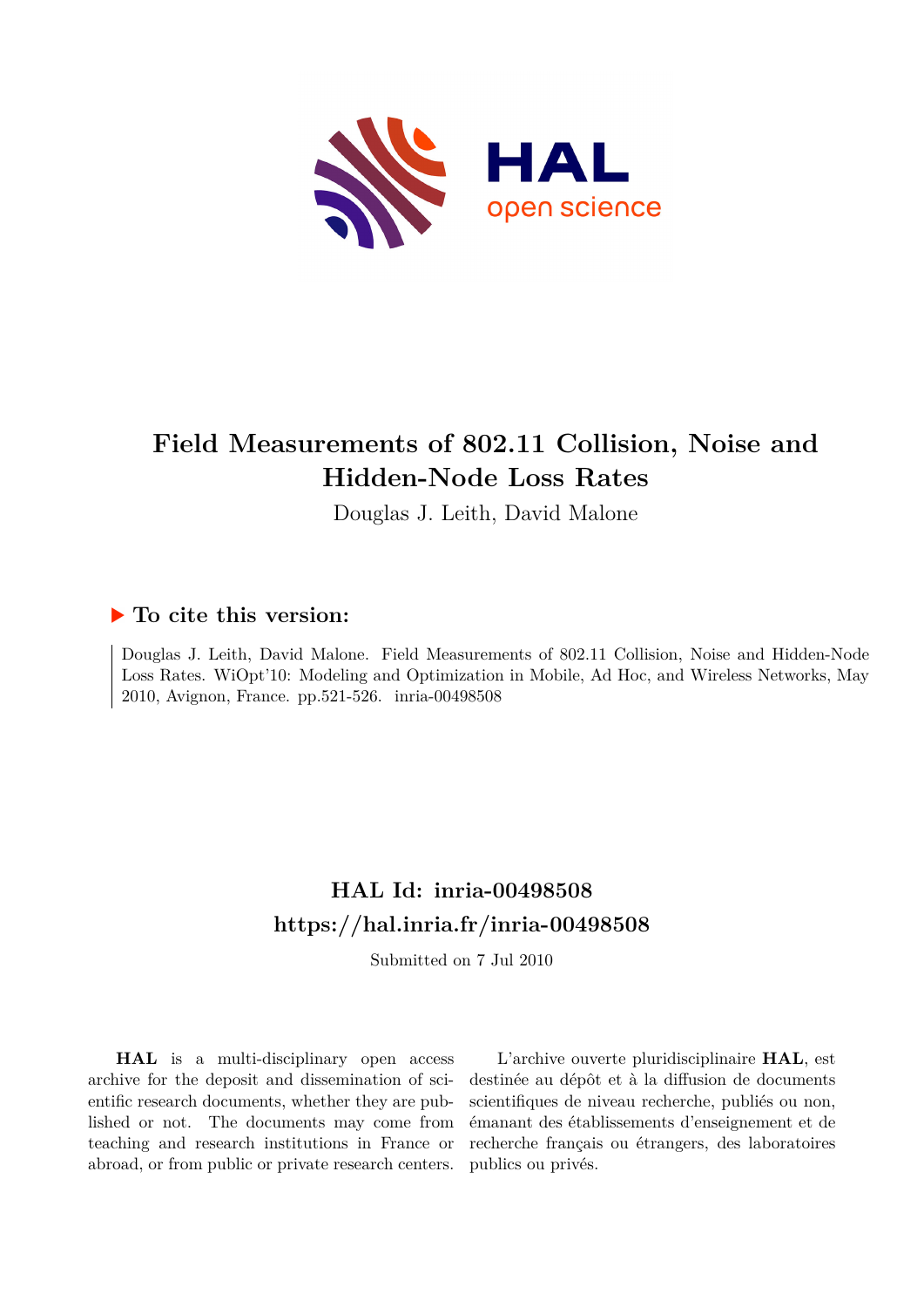# Field Measurements of 802.11 Collision, Noise and Hidden-Node Loss Rates

Douglas J. Leith, David Malone Hamilton Institute, NUI Maynooth, Ireland.

*Abstract***—In this paper we present the first field measurements taken using a new approach proposed in [1] for measuring link impairments in 802.11 WLANs. This uses a sender-side MAC/PHY cross-layer technique that can be implemented on standard hardware and is able to explicitly classify lost transmission opportunities into noise-related losses, collision induced losses, hidden-node losses and to distinguish among these different types of impairments on a per-link basis. We show that potential benefits arising from the availability of accurate and reliable data are considerable.**

#### I. INTRODUCTION

In 802.11 there are a variety of reasons why a packet can fail to be transmitted successfully including collisions, hidden nodes, weak signal strength, etc. However, feedback to the sender of a frame is limited to the presence or absence of an acknowledgement. This limited feedback makes schemes for understanding the of the 802.11 channel particularly interesting; information on the cause of failed transmission is required to effectively adapt to the environment.

In this paper we present field measurements taken using a new approach proposed in [1] for measuring link impairments in 802.11 WLANs. This uses a sender-side MAC/PHY crosslayer technique that can be implemented on standard hardware. The scheme is able to classify lost transmission opportunities as noise-related losses, collision induced losses, hidden-node losses and to distinguish among these different types of impairments on a per-link basis. As the technique is based at the sender, where most choices about packet transmission are made, it can be used to adapt parameters such as PHY rate and contention window. We show that potential benefits arising from the availability of accurate and reliable data are considerable.

We note that it is the current lack of such measurements that underlies the poor performance of many approaches currently implemented in commodity hardware. For example, at present rate adaptation is commonly based on the number of transmission retries (e.g. a typical approach might involve lowering the rate after  $n$  retries and increasing the rate after  $m$  successful transmissions). However, since the number of retries is affected not just by channel noise but is also closely linked to the number of contending stations (with associated collision related losses), this can easily lead to poor performance [2]. Analogous problems occur in the presence of hidden nodes, e.g. see [3]. The availability of a measure of

This material is based upon works supported by the Science Foundation Ireland under Grant Nos. 07/IN.1/I901 and 07/SK/I1216a.

the loss rate specifically induced by channel noise would potentially allow much more effective rate adaptation algorithms to be employed. Similarly, channel selection algorithms are fundamentally related to channel impairments and typically depend upon the availability of an appropriate channel quality metric, which can then be optimised by a suitable search over available channels.

The paper is organised as follows. In Section II we introduce aspects of the 802.11 MAC that are important for our measurement technique, and then describe the link impairments that we aim to identify. In Section III we detail our measurement methodology and then in Sections IV–VI we present baseline and field measurements that show how these measurements give insight into the state of an 802.11 channel.

#### II. LINK IMPAIRMENTS IN 802.11

#### *A. CSMA/CA protocol*

In 802.11 WLANs, the basic mechanism controlling medium access is the *Distributed Coordination Function* (DCF). This is a random access scheme, based on Carrier Sense Multiple Access with Collision Avoidance (CSMA/CA). In the DCF Basic Access mode, a station with a new packet to transmit selects a random backoff counter. Time is slotted and if the channel is sensed idle the station first waits for a Distributed Inter-Frame Space (DIFS), then decrements the backoff counter each PHY time slot. If the channel is detected busy, the countdown is halted and only resumed after the channel is detected idle again for a DIFS. Channel idle/busy status is sensed via:

- CCA (Clear Channel Assessment) at the physical level which is based on a carrier sense threshold for energy detection, e.g. −80dBm. CCA is expected to be updated every physical slot time. It aims to detect transmissions within the interference range.
- NAV (Network Allocation Vector) timer at MAC level which is encapsulated in the MAC header of each 802.11 frame and is used to predict the end of a received frame on air. It is naturally updated once per packet and can only gather information from stations within the decoding range. This method is also called virtual carrier sense.

The channel is detected as idle if the CCA detects the channel as idle and the NAV is zero. Otherwise, the channel is detected as busy. A station transmits when the backoff counter reaches zero. The 802.11 protocol uses a half-duplex process where an acknowledgement (ACK) is always sent by the receiver upon the successful receipt of a unicast frame. The ACK is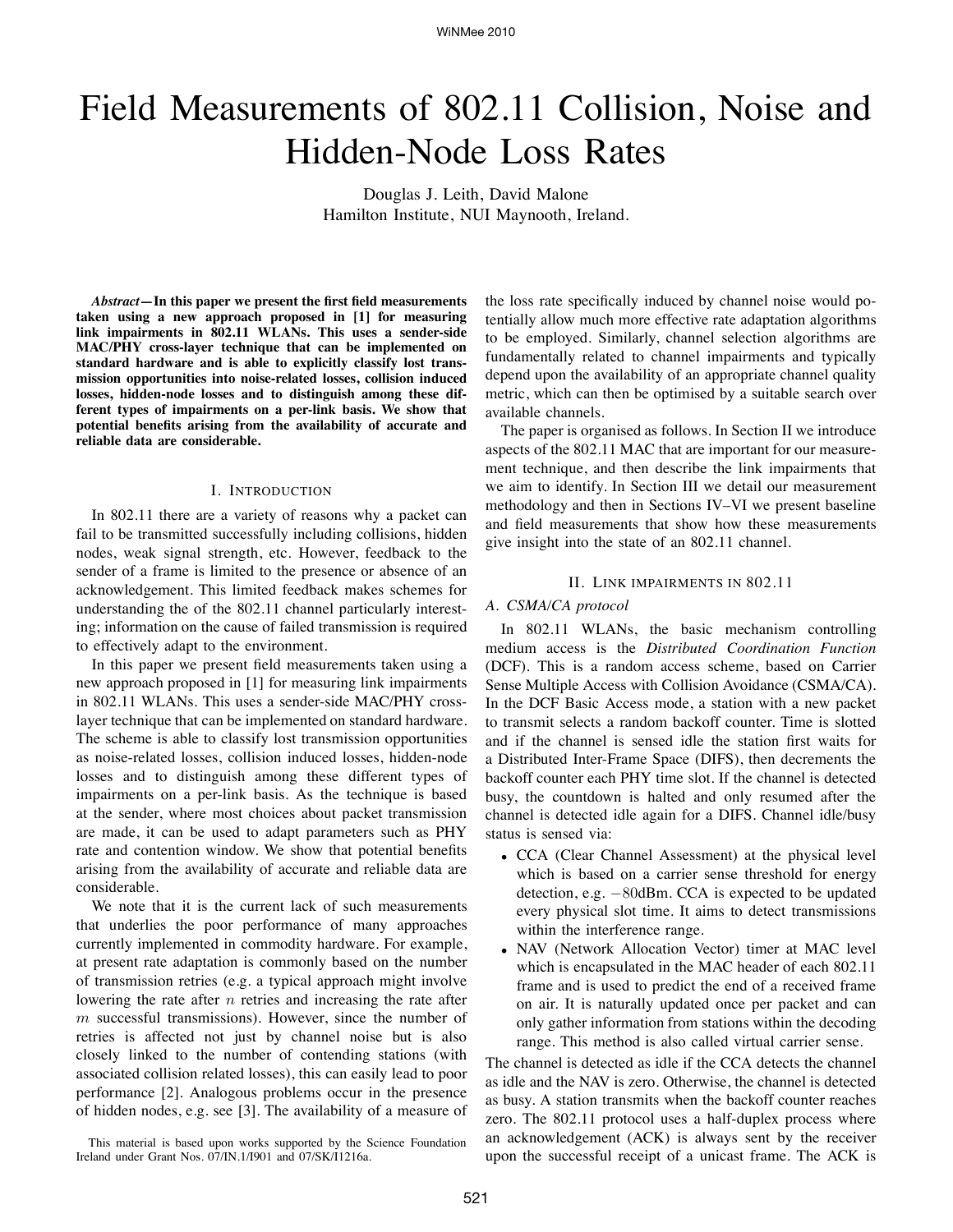sent after a period of time called the Short Inter-Frame Space (SIFS). As the SIFS is shorter than a DIFS, no other station is able to detect the channel idle for a DIFS until the end of the ACK transmission. The DCF allows the fragmentation of packets into smaller units. Each fragment is sent as an ordinary 802.11 frame, which the sender expects to be ACKed. However, the fragments may be sent as a burst. That is, the first fragment contends for medium access as usual. When the first fragment is successfully sent, subsequent fragments are sent after a SIFS, so no collisions are possible. In addition, the medium is reserved using virtual carrier sense for the next fragment both at the sender (by setting the 802.11 NAV field in the fragment) and at the receiver (by updating the NAV in the ACK). Burst transmission is halted after the last fragment has been sent or when loss is detected. A similar bursting technique is used in 802.11e's TXOP feature, though greater flexibility in setting the NAV is permitted.

#### *B. Link impairments*

The manner in which link impairments are manifested is closely linked to the interaction between MAC and PHY operation. We distinguish three main types of link impairment when using the 802.11 DCF.

*1) Collisions:* Collisions are part of the correct operation of CSMA/CA. Collisions occur when two or more stations have simultaneously decremented their backoff counter to 0 and then transmit. Note that collisions can only occur on data packet transmissions. The level of collision induced packet losses is dependent on both load and the number of stations active in the network. For example, 802.11b with four saturated nodes has a collision probability of around 14%, while 20 saturated have a collision probability of around 40% [4]. We denote by  $p_c$  the probability that a transmitted data frame is lost due to a collision.

*2) Hidden nodes:* Frame corruption due to concurrent transmissions other than collisions are referred to as hidden node interference. We denote by  $p_{h, data}$  the probability that a data transmission fails to be received correctly due to hidden node interference. Similarly, we denote by  $p_{h,ack}$  the probability that an ACK transmission is lost due to hidden node interference. A lost data packet or a lost ACK both lead to a failed transmission and so we combine data and ACK losses into an overall hidden node error probability  $p_h$ .

*3) Noise errors:* Frame corruption due to sources other than transmissions by other 802.11 stations are referred to as noise losses. We denote by  $p_{n,data}$  (respectively,  $p_{n,ack}$ ) the probability that a data (respectively, ACK) frame is lost due to noise related errors. Since data and ACK losses both lead to a failed transmission we lump these together into a combined noise loss probability  $p_n$ .

#### III. MEASUREMENT METHODOLOGY

Similarly to the approach proposed in [1], we make use of the following properties of the 802.11 MAC:

1) Time is slotted, with well-defined boundaries at which frame transmissions by a station are permitted.

- 2) The standard data-ACK handshake is affected by all types of link impairment considered and a sender-side analysis can reveal any loss.
- 3) When fragmentation is enabled, second and subsequent fragment transmissions are protected from collisions and hidden nodes by the NAV values in the fragments and ACKs. We treat hidden nodes that are unable to decode either NAV value as channel noise.

We may also use TXOP packet bursting with alternative NAV settings.

#### *A. Estimating Noise Errors*

Consider a station sending fragmented packets to a given receiver. Each fragment is immediately acked by the receiver when it arrives, allowing detection of loss. Fragments are sent back to back with a SIFS interval between them. Hence, second and subsequent packets are protected from collisions. Importantly, fragment ACK frames update the NAV and so the fragment-ACK handshake is akin to an RTS-CTS exchange from the point of view of hidden nodes Hence, second and subsequent fragments are also protected from hidden node collisions. That is, while the first fragment will be subject to collisions, noise and hidden node errors, subsequent fragments are only subject to noise errors and we have that

$$
\mathbb{P}[\text{fragment 2 success}] = A_S/T_S = (1 - p_n), \quad (1)
$$

where the station transmits  $T<sub>S</sub>$  second and subsequent data frames and of these  $A<sub>S</sub>$  are successful because an ACK is received. We can therefore directly estimate the probability of noise errors  $p_n$  from the fraction of second and subsequent fragments with no ACK,

$$
p_n = 1 - A_S/T_S \tag{2}
$$

Since the impact of noise losses may depend on the frame length (longer frames typically having higher probability of experiencing bit errors), we equalize the length of the fragments we send and transmit fragments of length equal to the packet size used for regular data transmissions. The frame loss rate estimated from fragment measurements can then be reliably applied to estimate the loss rate for other transmissions.

#### *B. Estimating Hidden Node Interference*

We now distinguish frame losses due to hidden node interference. To achieve this we exploit the fact the NAV value in the header of ACK packets echoes the value in the header of the corresponding data packet. Hence, by changing the NAV value in the first fragment packet header we can change the NAV in the ACK so that it covers just the ACK transmission i.e. does not protect the second fragment. Note that this is essentially equivalent to the TXOP functionality in 802.11e. Such second fragments are then subject to noise or hidden node interference, but not to collision losses. That is,

$$
\mathbb{P}[TXOP 2 success] = A_1/T_1 = (1 - p_h)(1 - p_n),
$$
 (3)

where the station transmits  $T_1$  second fragment frames that are not protected by the ACK NAV and of these  $A_1$  are successful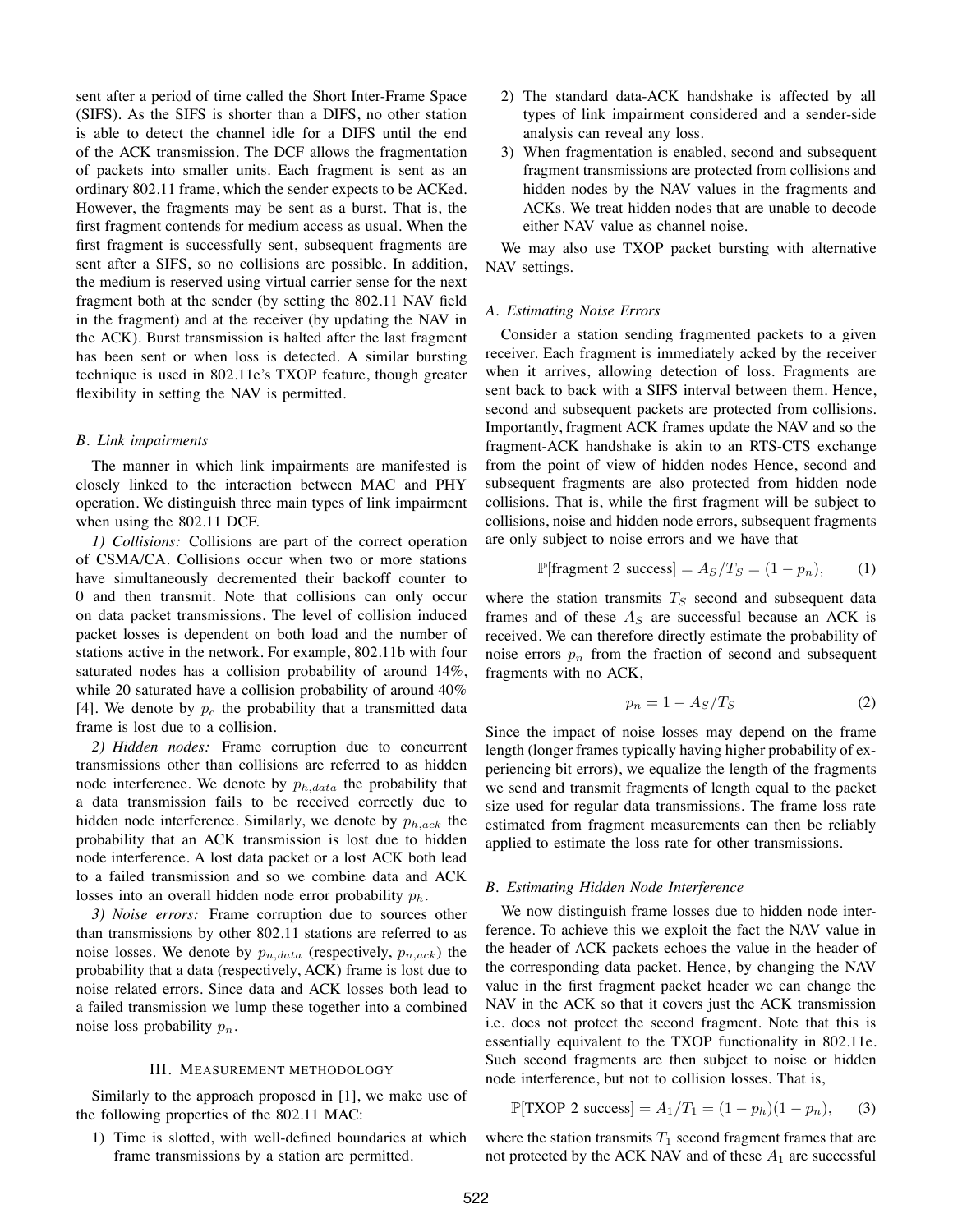| Details<br>Name                              |                                                    |
|----------------------------------------------|----------------------------------------------------|
|                                              | Samsung NC10 netbook, Debian Lenny, 2.6.26 kernel, |
|                                              | Atheros chipset (radio 10.3, MAC 6.1, PHY 10.2)    |
| Apple Airport 802.11a/b/g, firmware v. 7.4.2 |                                                    |
| Cisco 1200 series                            |                                                    |
| Linksys/Cisco WRT160N                        |                                                    |
|                                              |                                                    |

TABLE I ACCESS POINT DETAILS

because an ACK is received. We can now use our estimate of  $p_n$  (based on fragment loss measurements, see equation (2)), to allow estimation of the probability  $p<sub>h</sub>$  of hidden node losses as:

$$
p_h = 1 - (A_1 \cdot T_S)/(A_S \cdot T_1). \tag{4}
$$

#### *C. Estimating Collision Rate*

The first packet in a fragment or TXOP burst is subject to collisions, hidden nodes and noise errors. Suppose that over some time period the station contends and transmits such first in a burst data frames  $T_0$  times and of these  $A_0$  are successful because an ACK is received. Assuming that these sources of frame loss are independent, if the station transmits the probability of success over the link is:

$$
\mathbb{P}[\text{success}] = A_0/T_0 = (1 - p_c)(1 - p_h)(1 - p_n). \quad (5)
$$

Finally  $p_c$  can be estimated from Eq. (5) and (3):

$$
p_c = 1 - (T_1 \cdot A_0)/(T_0 \cdot A_1). \tag{6}
$$

#### *D. Experimental apparatus*

We implemented the above link quality measurement methodology via a modified Linux Madwifi driver (based on 10.5.6 HAL, 0.9.4 driver). We performed sender-side measurements using an Asus 700 laptop running Debian Lenny with 2.6.26 Linux kernel. The laptop is equipped with an Atheros 802.11 a/b/g chipset (radio 14.2, MAC 8.0, PHY 10.2). We disabled Atheros's Ambient Noise Immunity feature which has been reported to cause unwanted side effects [5]. Transmission power was fixed and antenna diversity disabled. We took measurements using a number of different APs, see Table I. AP2 operated in 802.11a mode, all other APs in 802.11b/g mode. AP1 and AP4 are located in Hamilton Institute, AP2 in a domestic residence in Dublin, AP3 in the university library at NUI Maynooth. We use multiple AP types, because these are the APs available in the field, but we have also used it to eliminate the possibility that a measurement is due to a peculiarity of a particular AP.

#### IV. BASELINE MEASUREMENTS

#### *A. OFDM noise floor*

We first present measurements with the client laptop on which measurements are being taken located in close proximity to the access point. For AP2 and AP4 the radio environment is clean with, as determined using a spectrum analyser, no other transmitters in the channel. For AP1 and AP3 where measurements are taken in, respectively, an office and a a

library environment, other network users are active. Figure 1 plots typical measurements of packet loss rate as the PHY rate/modulation is gradually increased from 1Mbps to 54Mbps. Packet losses are categorised into first packet losses, losses of second fragments in a burst (i.e. with NAV protection) and losses of second packets in a TXOP burst (i.e. without NAV protection). Measurements are shown for four different APs as detailed in Table I. Since the channel is clean for AP2 and AP4 , we expect the loss rates of first and second packets to be similar and indeed this is the case. For AP1 and AP2 the rate of first packet losses is higher than the rate of second packet losses, which is attributed to colliding transmissions from other network users. The rates of the two types of second packet loss are similar, consistent with a low-noise, hidden-node free link.

Since the laptop and AP are co-located, we might expect to see a loss rate for second packets very close to zero for all PHY rates (and similarly low loss rates for first packets, except for AP3 measurements). However, while we measure loss rates close to zero at the 802.11b rates (1, 2, 5.5, 11Mpbs), it can be seen from Figure 1 that there a significant second packet loss rate of 1-5% is consistently observed for the 802.11a/g rates. While the measurements presented in Figure 1 cover a range of different AP hardware and software, the client laptop is common to the measurements and so might be the source of the observed behaviour. However, we have also taken measurements with a number of different client hardware/software configurations and observed a similar lossrate floor and so this seems unlikely. One clue is that we find that this behaviour is only observed with unicast traffic and not broadcast, and so it seems to be associated with lossy reception of MAC ACKs. Recalling that the 802.11a/g rates use OFDM modulation while the 802.11b rates use CCK modulation, with associated differences in transmitter and receiver processing, and we speculate that the observed behaviour may be associated with this difference, e.g. related to calibration of the gain thresholds for triggering decoding that are used in the OFDM but not the CCK receiver.

#### *B. Path attenuation*

Figure 2 illustrates the impact of increasing the distance between the client laptop and the AP. It can be seen that the loss rate remains low as the PHY rate is increased until a "cliff" is reached at which point the loss rate rises to a high value. This reflects the quantisation present in the set of PHY rates supported by 802.11g, and the exponential dependence of loss-rate on SNR. Similar behaviour has, of course, been widely observed in other measurement studies and measurements are included here firstly as additional validation of our measurement methodology and secondly to provide a comparison against which to compare the interference-related loss measurements presented in the next section.

#### *C. External interference: microwave oven*

Figure 3 illustrates the impact of external (non-802.11) interference generated using a microwave oven. These measurements were taken using AP2 in a clean environment (as confirmed using a spectrum analyser) with the client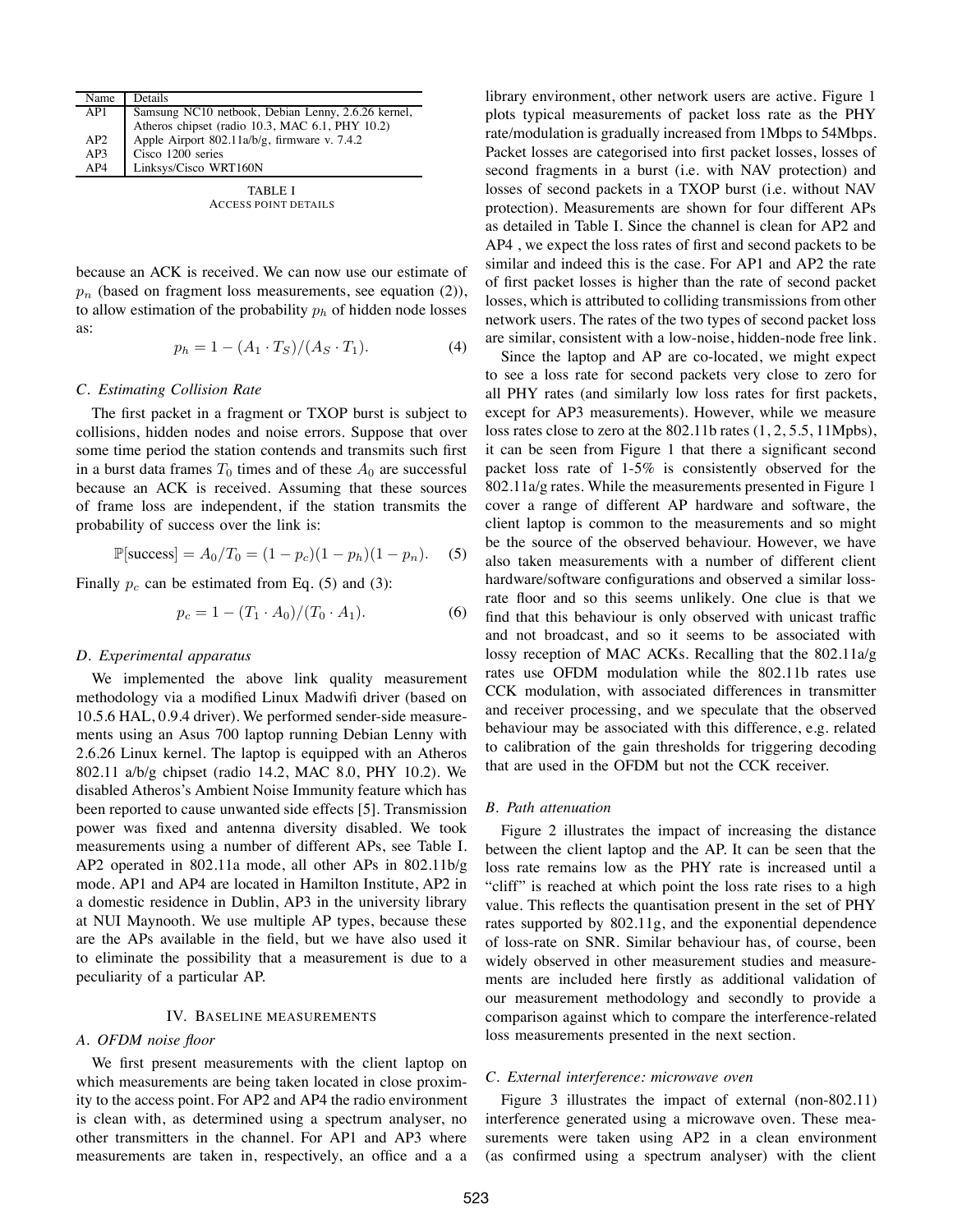

Fig. 1. Measured packet loss rates vs PHY rate. Client station co-located with AP, clean channel. Data points plotted are averages over 100 packets. Legend:  $p_n$  losses on first packet in a burst,  $p_{frag2}$  on second fragment in a burst,  $p_{txop2}$  on second packet in a TXOP burst.



Fig. 2. Measured loss rates vs PHY rate. Client station located ≈15m from AP2.

laptop located  $\approx$ 1m from the AP. The oven is operating for approximately the middle 120 measurement samples for each PHY rate, and not operating for the first and last 20 samples. The latter samples, without interference, provide a baseline against which to compare the impact of the interference. It is interesting to compare the measurements in Figure 3 to those in Figure 2. One immediate observation is that the loss-rate of second packets in Figure 3 is not monotonic in PHY rate, decreasing significantly at rates above 2Mbps. A second is that



Fig. 3. Measured loss rates vs PHY rate with client laptop located 1m from AP5. Interference is generated using a microwave oven.

the loss-rate experienced by first packets is roughly constant with PHY rate, in contrast to the situation with path attenuation induced losses.

Although we lack sufficient details of the interference generated by the specific oven used here to obtain a definitive explanation of these features, we note that the microwave oven radio power (i) has an on-off duty cycle and (ii) during an on cycle the power is expected to be sufficient to corrupt packets at all available transmit rates. First packets in a fragment or TXOP burst are transmitted at random times (due to the stochastic nature of CSMA/CA channel access) and so can be expected to randomly sample the on and off interference cycles, yielding a high loss rate for first packets that is insensitive to PHY rate. However, the transmission of second packets is conditioned on the successful transmission of a first packet, and second packets are transmitted back to back (with a SIFS space) to the first packet. The first packet therefore acts as a "probe" packet for second packets. At higher PHY rates, where packet transmission durations are sufficiently short, success of the first packet indicates an interference off cycle and a subsequent second packet may often be transmitted quickly enough to complete before the next on cycle starts, yielding a lower loss rate for second packets than for first packets. At the lower 1 and 2Mbps PHY rates, we infer that packet transmissions take a sufficiently long time that the transmission of two back to back packets takes longer than the length of an off cycle and so the loss rate of second packets is increased above that for first packets.

#### *D. Discussion*

In summary, our baseline measurements indicate at least two qualitatively different patterns of loss rate versus PHY rate. Namely,

- 1) Loss rate is small for low PHY rates, with a "cliff" or sharp increase in loss rate above a threshold PHY rate. This is expected behaviour in conventional channel models such as AWGN channels.
- 2) Loss rate is insensitive to PHY rate. This appears to be associated with on-off interference/noise where during an on cycle packets are corrupted regardless of the PHY rate used, while during an off cycle packets are transmitted successfully at all PHY rates.

In addition, there is observed to be a loss-floor of around 1-2% when OFDM modulation is used. As we will see later, these qualitative patterns can prove helpful in diagnosing sources of packet loss in field measurements where the environment is less well controlled than in these baseline tests.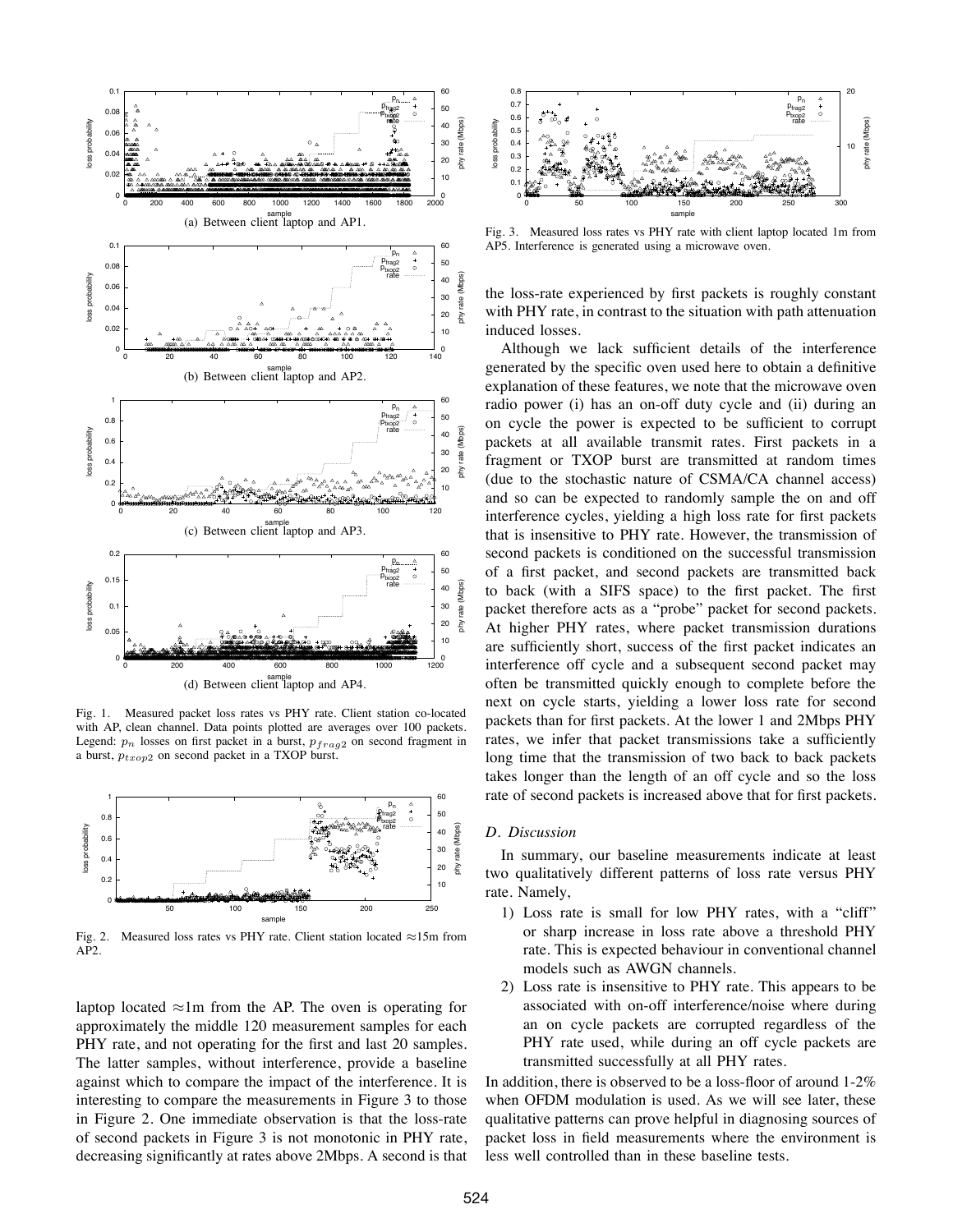#### V. FIELD MEASUREMENTS: NUIM LIBRARY

In this section we present field measurements taken at the National University of Ireland Maynooth library, corresponding to AP3 in Table I. The client laptop is located outside the library building, approximately 30m from the AP, and we note that this is a production network with other active users. Figure 4(a) shows typical measurements of loss rate vs PHY rate. It can be seen that the measured loss rates exhibit quite complex behaviour that appears to consist of a mix of the behaviours observed in our baseline measurements in the previous section. At PHY rates of 36Mbps and above, the loss rate for both first and second packets increases to be close to one (data points for these extremely high loss rates are not shown in Figure 4(a) due to difficulties associating with the AP) – this "cliff" appears to be associated with path attenuation. At PHY rates below 36Mbps, the loss rate for first packets appears insensitive to the PHY rate and is around 20% – this may indicate on-off interference. The loss rate for second packets is similar to that for first packets for PHY rates of 5.5Mbps and above, but significantly different at PHY rates of 1 and 2Mbps. At these lower rates the loss rate for second packets in TXOP bursts is around 60% while that for second fragments in a burst is less than 5%. This difference in loss rates for the different types of second packets indicates the presence of hidden node interference; we are also able to observe beacons from at least one other AP. To our knowledge, this is the first time that measurements of this type have been presented.

In view of the complex nature of the radio environment, we can expect that PHY rate control algorithms will experience difficulties in selecting a good rate at which to operate. Figure 4(b) plots measurements of completion time vs connection size for uploads to the Hamilton Institute web server from the client laptop via the same AP (we expect similar behaviour in the download direction, but can only directly control the PHY rate on the client laptop since we do not have administrative access to the AP). Measurements are shown using (the default in the Madwifi driver) SampleRate algorithm and for fixed PHY rates of 11Mbps and 18Mbps, and include both the measured completion times for individual connections and the mean completion time over multiple runs. It can be seen that by using either the 11Mbps or 18Mbps rates the mean completion times can be reduced by a factor of 2- 3 compared to SampleRate. We expect that the performance of the rate control algorithm might be improved by making use of the additional information provided by our link quality measurement methodology, but leave investigation of this as future work.

#### VI. FIELD MEASUREMENTS: HAMILTON INSTITUTE

We took a second set of field measurements within the Hamilton Institute, corresponding to AP4. These measurements were taken within an office environment. Figure 5 shows typical measurements of loss rate vs PHY rate. Measurements are shown for AP4 operating on channels 1, 6 and 11. It is known that the building security system generates substantial radio interference in channel 11 and this is reflected in the



(b) Measured completion times vs connection size.

Fig. 4. Measurements taken at NUIM library.

high loss rates experience by both first and second packets at all PHY rates, see Figure 5(a). A wireless testbed operates on channel 1 in an adjacent room and it can be seen from Figure 5(c) that the resulting colliding transmissions lead to an increased loss rate for first packet transmissions, although both types of second packet experience similar loss rates which indicates that there are no significant hidden node effects.

Figure 6 shows the corresponding RSSI measurements. It can be seen that these provide a poor basis for selecting the best channel on which to operate AP4 — channel 11 has the lowest RSSI yet from Figure 5 we know that this channel experiences a far higher loss rate than channel 6. This discrepancy arises because the RSSI measurements are derived from the signal strength of MAC ACKs received by the client laptop and so are conditioned on successful transmission of a data packet while the sender-side measurements in Figure 5 take account of both failed and successful data packet transmissions. To explore this issue further, we took measurements of completion time vs connection size for uploads to the Hamilton Institute web server from the client laptop. These measurements are shown in Figure 7 for channels 1 and 6 from which it can be seen that use of channel 6 yields approximately a factor of 3 reduction in flow completion time compared to channel 1. Measurements are not shown for channel 11 as the high level of packet loss led to TCP timeouts and grossly long completion times. This suggests that the additional information provided by the measurements in Figure 5 might be used to assist in making better channel allocation choices at APs, or AP association choices at client stations.